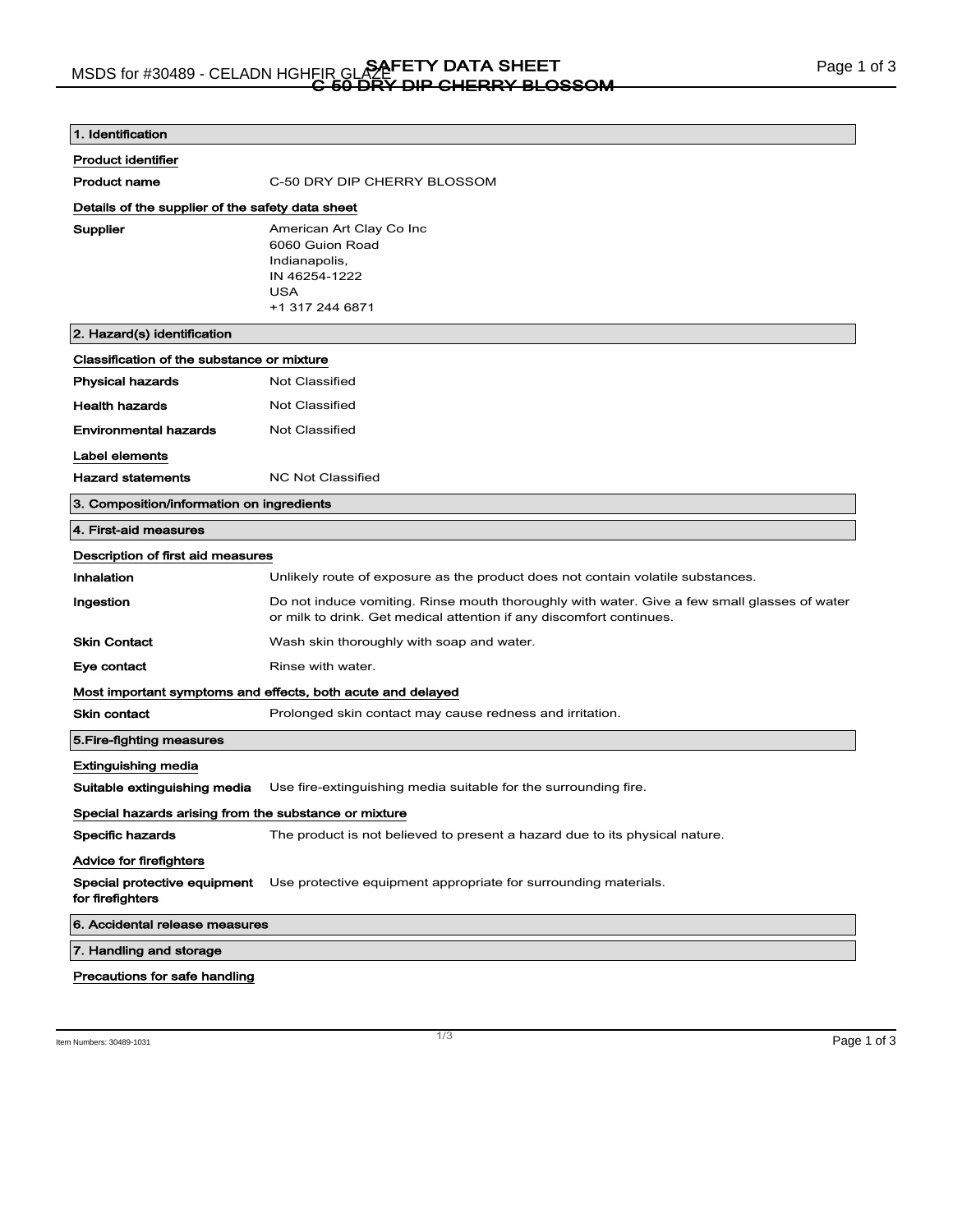Usage precautions **Read label before use. Do not eat, drink** or smoke when using this product. Good personal hygiene procedures should be implemented. Wash hands and any other contaminated areas of the body with soap and water before leaving the work site.

# Conditions for safe storage, including any incompatibilities

Storage precautions Store in tightly-closed, original container in a dry and cool place.

### 8. Exposure Controls/personal protection

# Exposure controls

# Protective equipment





| 9. Physical and Chemical Properties<br>Information on basic physical and chemical properties |                                                                     |  |
|----------------------------------------------------------------------------------------------|---------------------------------------------------------------------|--|
|                                                                                              |                                                                     |  |
| 10. Stability and reactivity                                                                 |                                                                     |  |
| Reactivity                                                                                   | There are no known reactivity hazards associated with this product. |  |
| <b>Stability</b>                                                                             | No particular stability concerns.                                   |  |
| 11. Toxicological information                                                                |                                                                     |  |
|                                                                                              |                                                                     |  |

# 13. Disposal considerations

12. Ecological Information

| Waste treatment methods   |                                                                                                                                                                                              |
|---------------------------|----------------------------------------------------------------------------------------------------------------------------------------------------------------------------------------------|
| General information       | Dispose of waste product or used containers in accordance with local regulations When<br>handling waste, the safety precautions applying to handling of the product should be<br>considered. |
| 14. Transport information |                                                                                                                                                                                              |
|                           |                                                                                                                                                                                              |

General The product is not covered by international regulations on the transport of dangerous goods (IMDG, IATA, DoT).

# 15. Regulatory information

### US State Regulations

#### California Proposition 65 Carcinogens and Reproductive Toxins

Known to the State of California to cause cancer.

### silica

10-30%

## Inventories

#### Canada - DSL/NDSL

All the ingredients are listed or exempt.

### US - TSCA

All the ingredients are listed or exempt.